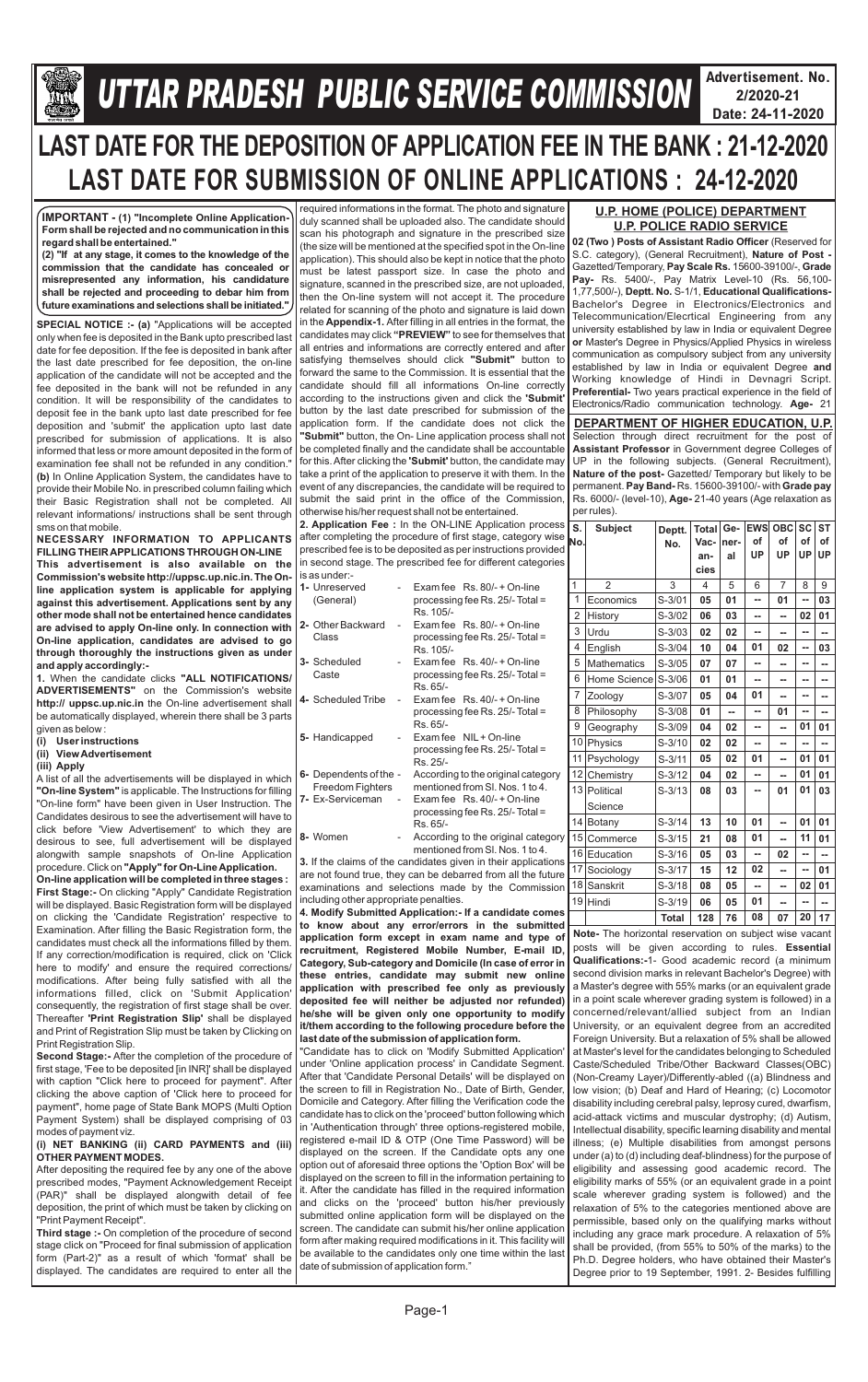**MEDICAL EDUCATION DEPTT. U.P. (ALLOPATHY) 61 (Sixty One) Posts of Assistant Professors in** different specialities (General Recruitment), **Nature of post-**Gazetted/Temporary, **Reservation -** According to table, **Pay Scale -** Academic Level-11, Initial Pay- Rs. 68900/-, **Age Limit -** 26 to 40 years, **Number of posts and reservation in different specialities is as under:-**

**03 (Three) Posts of Assistant Architect** (01 Post Unreserved, 01 Post E.W.S., 01 Post S.C.), **Nature of Post -** Group-B**/**Gazetted/Permanent. **Pay Scale- Rs.** 15600- 39100/-, **Grade Pay-** Rs. 5400/- (Matrix Level-7 in revised 7th pay scale), **Deptt. No.** S-6/02, **Essential Qualifications-** ABachelor Degree in Architecture awarded by University established by the Act Parliament or State Legislature or equivalent professional qualification of recognized University or Institution mentioned in the Schedule of Section-14 of Architects Act-1972. **Preferential Qualification-** A Candidate, having essential eligibility will be given preference in the matter of direct recruitment, if he/she. (1) has served in the Territorial army for a minimum period of two years, Or (2) Has obtained a 'B' Certificate of National cadet corps. **Age Limit -** 21 years to 40 years (Relaxation in upper age limit is permissible as per rule.)

**Essential Qualifications - Sl.No. 1- Asst. Professor (Anesthesiology) (i)** M.D. (Anesthesiology)/ M.S.(Anesthesiology) or an equivalent qualification as recognised by Medical Council of India. **(ii)** Three years of teaching experience in the Subject in a recognized Medical College/University/Institution as resident/Registrar/ Demonstrator/Tutor as a postgraduate Student and in addition one year experience as Senior Resident in the concerned subject in a recognized Medical College/ University/Institution. **Sl.No.2- Asst. Professor (Skin and V.D.) (i)** M.D.(Dermetology & Venerology)/M.D. (Dermetology, Venerology & Leprosy)/ M.D. (Dermetology)/ M.D. (Dermetology including Venerology)/ M.D. (Dermetology including Venerology/ Leprosy)/M.D. Medicine with D.V.D. or D.D. or an equivalent Qualification as recognised by Medical Council of India. **(ii)** Three years of teaching experience in the Subject in a recognized Medical College/University/Institution as resident/ Registrar/ Demonstrator/Tutor as a postgraduate Student and in addition one year experience as Senior Resident in the concerned subject in a recognized Medical College/ University/Institution. **Sl.No.3- Asst. Professor (Ophthalmology) (i)** M.S. (Ophthalmology)/M.D. (Ophthalmology) or an equivalent qualification as recognised by Medical Council of India. **(ii)** Three years of teaching experience in the Subject in a recognized Medical College/University/Institution as resident/Registrar/ Demonstrator/Tutor as a postgraduate Student and in addition one year experience as Senior Resident in the concerned subject in a recognized Medical College/ University/Institution. **Sl.No.4- Asst. Professor E.N.T. (Oto-Rhino Laryngology) (i)** M.S.(Oto-Rhino Laryngology) or an equivalent qualification as recognised by Medical Council of India. **(ii)** Three years of teaching experience in the Subject in a recognized Medical College/University/Institution as resident/Registrar/ Demonstrator/Tutor as a postgraduate Student and in addition one year experience as Senior Resident in the concerned subject in a recognized Medical College/ University/Institution. **Sl.No.5- Asst. Professor (Endocrinology)-** D.M. (Endocrinology)/M.D. (Medicine) or M.D. (Peadiatrics) with 02 years special training in Endocrinology or an equivalent qualification as recognised by Medical Council of India. **Sl.No. 6- Asst. Professor (Urology)- M.Ch. (Urology)** or an equivalent qualification as recognised by Medical Council of India. **Sl.No.7- Asst. Professor (Neurology)-** D.M. **(Neurology)** or an equivalent qualification as recognised by Medical Council of India. **Sl.No.8- Asst. Professor (Cordiovascular Thoracic Surgery)- M.Ch.** (Cordiovascular and Thoracic Surgery)/M.Ch. (Cardiac Surgery)/M.Ch.(Vascular surgery)/M.Ch. (Thoracic Surgery) or an equivalent qualification as recognised by Medical Council of India. **Sl.No. 9- Asst. Professor (Dentistry) (i)** Post graduate degree in the subject concerned (M.D.S.) or an equivalent qualification as recognised by Medical Council of India. **(ii)**  Three years of teaching experience in the Subject in a recognized Medical College/University/Institution as Note 2.

the above qualifications, the candidate must have cleared National Eligibility Test(NET) by the UGC or the CSIR or a similar test accredited by the UGC, like SLET/ SET or who are or have been awarded a Ph.D. Degree in accordance with the University Grants Commission (Minimum Standards and Procedure for Award of Ph.D. Degree) Regulations, 2009 or 2016 and their amendments from time to time as the case may be exempted from the NET/SLET/SET: Provided, the candidates registered for the Ph.D. programme prior to July 11, 2009, shall be governed by the provisions of the then existing Ordinances/Bylaws/Regulations of the Institutions awarding the degree and such Ph.D. candidates shall be exempted from the requirement of NET/SLET/SET to the fulfillment of the following conditions. (a) The Ph.D. degree of the candidate awarded in a regular mode; (b) The Ph.D. thesis has been evaluated by at least two external examiners; (c) An open Ph.D. viva voce of the candidate has been conducted. (d) Candidate has published two research papers from his/her Ph.D. work, out of which at least one is in a referred journal; (e) The candidate has presented at least two papers based on his/her Ph.D. work in conferences/seminars sponsored/ funded/ supported by the UGC/ICSSR/CSIR or any similar agency. The fulfillment of these conditions is to be certified by the Registrar or the Dean(Academic Affairs) of the University concerned. 3- Good academic record is defined as under:- Aminimum Second division marks in the relevant Bachelor's Degree according to G.O.NO. 1129/सत्तर-1-2013-15(14)/92 टी0सी0 dated 04 Dec, 2013. 4- For the post of Assistant Professor (History) mentioned at serial NO-2, such candidates will be eligible who have Master Degree in Medieval and Modern History. The above selection through direct recruitment shall be made by the Commission on the basis of Interview, However the Commission will hold a Screening Test to shortlist the candidates for Interview. A separate press communiqué will be issued for Screening Test regarding programme and syllabus etc.

#### **PUBLIC WORKS DEPARTMENT OF U.P.**

|                | Name of the<br>S Post/Specialities<br>Lecturer/<br><b>Assistant</b><br><b>Professor</b> | No.<br>оf<br>vac-<br>anc-<br>ies | Unre-<br>serv-<br>ed<br>Cate-<br>gory | O.<br>B.<br>C.           | ۱S.<br>$\mathbf C$       | Econo-<br>mically<br>Weeker<br><b>Section</b><br>(EWS) | Deptt.<br>No. | resident/Registrar/ Demonstrator/Tutor as a postgraduate<br>Student and in addition one year experience as Senior<br>Resident in the concerned subject in a recognized Medical<br>College/ University/Institution. SI.No.10- Asst. Professor | <b>NOTE-4</b> (I) For the caribidates possessing milimore<br>Degree from MCI recognized medical college. Three years<br>teaching experience in the subject as Resident /Registrar/<br>Demonstrator/Tutor in a recognized medical college either<br>during the post-graduation course or after obtaining |
|----------------|-----------------------------------------------------------------------------------------|----------------------------------|---------------------------------------|--------------------------|--------------------------|--------------------------------------------------------|---------------|----------------------------------------------------------------------------------------------------------------------------------------------------------------------------------------------------------------------------------------------|---------------------------------------------------------------------------------------------------------------------------------------------------------------------------------------------------------------------------------------------------------------------------------------------------------|
|                | Anesthesiology                                                                          | 02                               | 01                                    | - 1                      | l 01                     |                                                        | $S-8/41$      | (Neuro Surgery) (i) M.Ch. (Neuro Surgery) or ar<br>equivalent qualification as recognised by Medical Counci                                                                                                                                  | postgraduate degree in the subject. (ii) For the candidates                                                                                                                                                                                                                                             |
| 2 <sup>1</sup> | Skin & V.D.                                                                             | 02                               | 02                                    | $\overline{\phantom{0}}$ | $\overline{\phantom{a}}$ |                                                        | $S-8/42$      | of India. SI.No.11- Statistician cum-Asst. Professor                                                                                                                                                                                         | possessing DNB qualification from MCI recognized                                                                                                                                                                                                                                                        |
| 3              | Ophthalmology                                                                           | 01                               | $-$                                   | $\overline{\phantom{a}}$ | 01                       |                                                        | $S - 8/43$    | M.Sc. (Statistics), Ph.D. in subject concerned and Three                                                                                                                                                                                     | medical colleges/central institutes where there are no                                                                                                                                                                                                                                                  |
|                | 4 E.N.T. (Oto-Rhino                                                                     | 01                               | $-$                                   | 01                       |                          |                                                        | $S-8/44$      | years of teaching experience in the subject in a recognized                                                                                                                                                                                  | MD/MS courses running. Three years teaching experience                                                                                                                                                                                                                                                  |
|                | Laryngology)                                                                            |                                  |                                       |                          |                          |                                                        |               | Medical College/University/Institution as Resident                                                                                                                                                                                           | in the subject in a recognized medical college either during                                                                                                                                                                                                                                            |
|                | 5 Endocrinology                                                                         | 03                               | 01                                    | 01 01                    |                          | $\blacksquare$                                         |               | S-8/45 Registrar/ Demonstrator/Tutor. SI.No.12-Asst. Professor                                                                                                                                                                               | the DNB course or after possessing DNB qualification. The<br>concerned candidate would also require one year of                                                                                                                                                                                         |
|                | 6 Urology                                                                               | 05                               | 02                                    |                          | 02 01                    | $\mathbf{L}$                                           |               | S-8/46 (Psychiatry) (i) M.D. (Psychiatry)/M.D. (Psychological                                                                                                                                                                                | additional teaching/ Research experience in the                                                                                                                                                                                                                                                         |
| $\overline{7}$ | Neurology                                                                               | 09                               | 04                                    |                          | 04 01                    | $\sim$                                                 |               | S-8/47   Med.)/M.D. in Medicine with Diploma in Psychological                                                                                                                                                                                | concerned subject in a recognized medical college after                                                                                                                                                                                                                                                 |
|                | 8 Cardio Vascular                                                                       | 05                               | 02                                    |                          | 01 02                    |                                                        |               | S-8/48 Med. or an equivalent qualification as recognised by                                                                                                                                                                                  | obtaining DNB qualification. (iii) For the candidates                                                                                                                                                                                                                                                   |
|                | <b>Thoracic Surgery</b>                                                                 |                                  |                                       |                          |                          |                                                        |               | Medical Council of India. (ii) Three years of teaching                                                                                                                                                                                       | possessing DNB qualification from MCI recognized                                                                                                                                                                                                                                                        |
|                | 9 Dentistry                                                                             | 01                               |                                       |                          | 01                       |                                                        |               | S-8/49 experience in the Subject in a recognized Medica                                                                                                                                                                                      | medical colleges/central institutes where there are MD/MS                                                                                                                                                                                                                                               |
|                | 10 Neuro Surgery                                                                        | 03                               | 02                                    | - 1                      | 01                       |                                                        |               | S-8/50 College/University/Institution as resident/Registrar.                                                                                                                                                                                 | courses running. Three years teaching experience in the                                                                                                                                                                                                                                                 |
|                | 11 Statistician cum                                                                     | 01                               | 01                                    |                          |                          |                                                        |               | S-8/51 Demonstrator/Tutor as a postgraduate Student and in                                                                                                                                                                                   | subject in a recognized medical college either during the                                                                                                                                                                                                                                               |
|                | Astt. Prof.                                                                             |                                  |                                       |                          |                          |                                                        |               | addition one year experience as Senior Resident in the                                                                                                                                                                                       | DNB course or after obtaining DNB qualification. (iv) For                                                                                                                                                                                                                                               |
|                | 12 Psychiatry                                                                           | 02                               | 01                                    | 01                       | $\overline{\phantom{a}}$ |                                                        | $S-8/52$      | concerned subject in a recognized Medical College/                                                                                                                                                                                           | the candidates possessing DNB qualification from centres                                                                                                                                                                                                                                                |
|                | 13 Nephrology                                                                           | 06                               | 01                                    | 03                       |                          | 02                                                     | $S-8/53$      | University/Institution. SI.No. 13- Asst. Professor<br>(Nephrology)- D.M. (Nephrology) or an equivalent                                                                                                                                       | other than of MCI recognized medical colleges/central                                                                                                                                                                                                                                                   |
|                | 14 Chordiology                                                                          | 04                               | 02                                    | - 1                      | 02                       |                                                        | $S-8/54$      | qualification as recognised by Medical Council of India                                                                                                                                                                                      | institutes. Three years teaching, experience in the subject                                                                                                                                                                                                                                             |
|                | 15 Epidemiologist cum                                                                   | 01                               |                                       |                          | 01                       |                                                        | $S-8/55$      | SI.No. 14- Asst. Professor<br>(Cardiology)- D.M                                                                                                                                                                                              | either during the DNB course or after possessing DNB                                                                                                                                                                                                                                                    |
|                | Asst. Professor                                                                         |                                  |                                       |                          |                          |                                                        |               | (Cardiology) or an equivalent qualification as recognised                                                                                                                                                                                    | qualification. The concerned candidate would also require                                                                                                                                                                                                                                               |
|                | 16 P.M.R.                                                                               | 02                               | 01                                    |                          | $-101$                   |                                                        | $S - 8/56$    | by Medical Council of India. SI.No. 15- Asst. Professor                                                                                                                                                                                      | two years additional teaching experience as Sr. Resident/                                                                                                                                                                                                                                               |
|                | 17 Pediatric Surgery                                                                    | 03                               | 01                                    |                          | 01 01                    |                                                        | $S-8/57$      | (Epidemiologist Cum Asst. Professor) (i) M.D.(S.P.M.)                                                                                                                                                                                        | Reaserch Associates (CSIR) in a MCI recognized medical                                                                                                                                                                                                                                                  |
|                | 18 Surgical Oncology                                                                    | 03                               | 01                                    | 01 01                    |                          |                                                        | $S-8/58$      | M.D. (Community Medicine) or an equivalent qualificatior                                                                                                                                                                                     | college/central institute."In terms of Gazette Notification                                                                                                                                                                                                                                             |
|                | 19 Plastic Surgery                                                                      | 07                               | 03                                    |                          | 01 02                    | 01                                                     | $S-8/59$      | as recognised by Medical Council of India. (ii) Three years                                                                                                                                                                                  | dated 03-11-2010, the following shall be Inserted:-" For the<br>candidates obtaining DNB qualification from centres other                                                                                                                                                                               |
|                | <b>TOTAL</b>                                                                            | 61                               | 25                                    |                          | 16 17                    | 03                                                     |               |                                                                                                                                                                                                                                              |                                                                                                                                                                                                                                                                                                         |

of teaching experience in the Subject in a recognized Medical College/University/Institution as resident/ Registrar/ Demonstrator/Tutor as a postgraduate Student. **Sl.No.16- Asst. Professor (Physical Medicine and Rehabilitation) (i)** M.D.(P.M.R.)/M.D.(Medicine) with Diploma in P.M.R./M.S.(General Surgery)/M.S. (Orthopedics) with two years special training in the specialty of Physical Medicine & Rehabilitation (Rehabilitation Medicine) or two years of equivalent training approved in the subject in any approved institution of India or an equivalent qualification as recognised by Medical Council of India. **(ii)** Three years of teaching experience in the Subject in a recognized Medical College/University/Institution as resident/Registrar/ Demonstrator/Tutor as a postgraduate Student and in addition one year experience as Senior Resident in the concerned subject in a recognized Medical College/ University/Institution. **Sl.No. 17- Asst. Professor (Pediatric Surgery)-** M.Ch. (Pediatric Surgery) or an equivalent Qualification as recognized by Medical Council of India. **Sl.No. 18- Asst. Professor (Surgical Oncology)-** M.Ch. (Surgical Oncology)/M.S. (Surgery) or M.S. (E.N.T.) or M.S. (Orthopeadics) or M.D. (Obs and Gynae) with 02 years special training in Surgical Oncology or an equivalent Qualification as recognised by Medical Council of India. **Sl.No.19- Asst. Professor (Plastic Surgery)- (i)** M.Ch.(Plastic Reconstructive Surgery)/ M.Ch. (Plastic Surgery) or an equivalent qualification as recognised by Medical Council of India. **No Private Practice is permissible but an allowance will be given in lieu there of as per government orders. Selected candidates can be appointed/transferred in public interest in any of the Govt. Medical Colleges of U.P.**, **Note-1 :-** In the "Minimum qualification for teachers in Medical institutions Regulations,1998." in "TABLE-I" under the heading "REQUIREMENTS OF ACADEMIC QUALIFICATIONS, TEACHING AND RESEARCH EXPERIENCE", as amended vide notifications dated 21-07-2009, 28-10-2009 and 15-12-2009, in the column of 'Academic qualifications' for all the specialities, the following shall be inserted, in terms of notification dated 03-11-2010.

#### **"DNB ( )" Concerned speciality**

In the "Minimum qualification for teachers in Medical institutions Regulations, 1998." the following addition/ modifications/deletions/substitutions, shall be, as indicated therein:- The clauses 4 (i) shall be substituted as under:- "4(i) In the "Minimum qualification for teachers in Medical institutions Regulations,1998." in "TABLE-1" and "TABLE-2" under the heading "REQUIREMENTS OF ACADEMIC QUALIFICATIONS, TEACHING AND RESEARCH EXPERIENCE", as amended vide notifications dated 21-07-2009, 28-10-2009 , 15-12-2009 and 03-11-2010. In the column of 'Academic qualifications' for all the specialities, the following shall be substituted:-

#### **"DNB ( )" Broad/Super-specialities**

"(i) For the candidates possessing MD/MS I recognized medical college. Three years nce in the subject as Resident /Registrar/ utor in a recognized medical college either t-graduation course or after obtaining gree in the subject. (ii) For the candidates IB qualification from MCI recognized s/central institutes where there are no running. Three years teaching experience a recognized medical college either during or after possessing DNB qualification. The lidate would also require one year of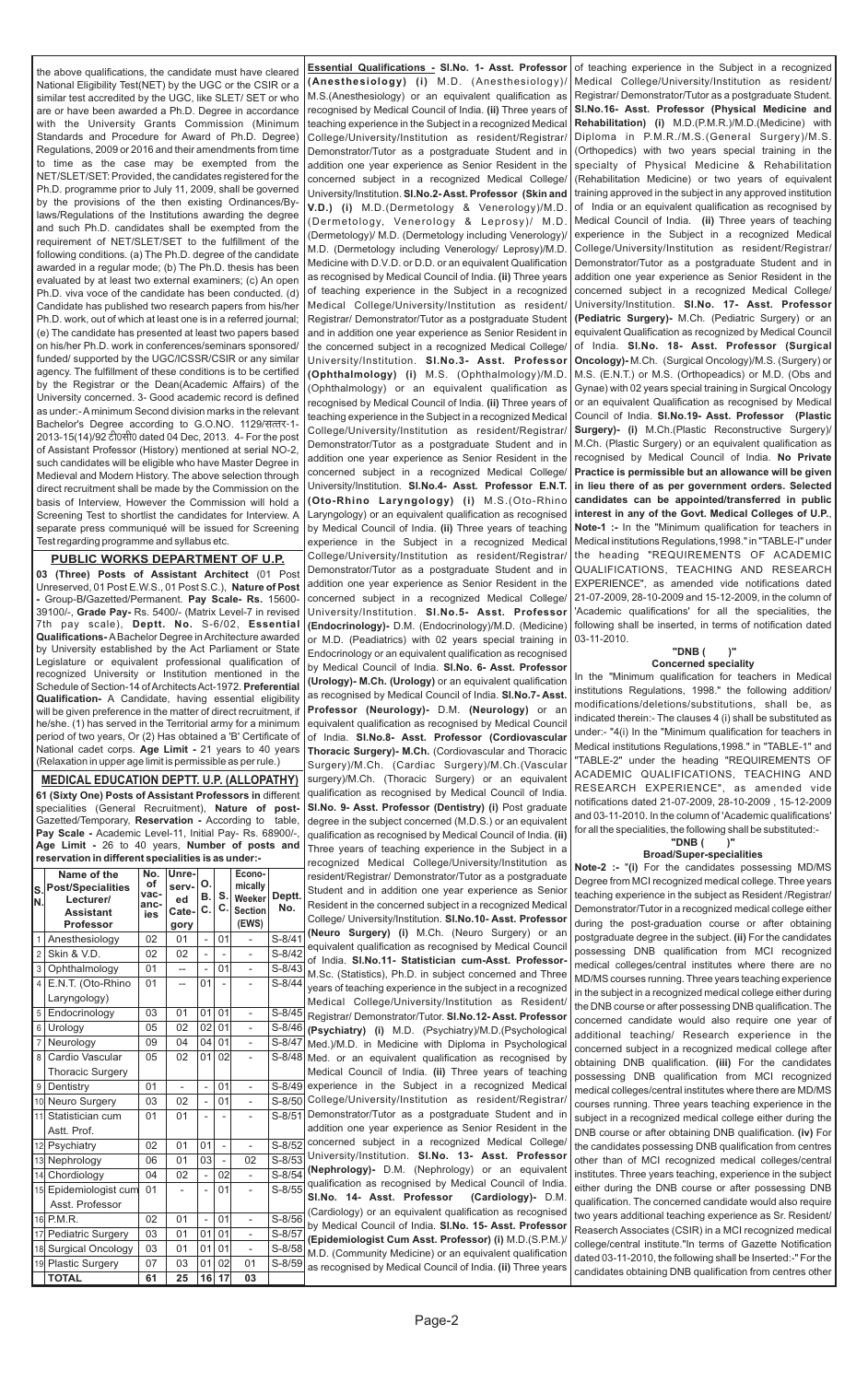#### **GENERAL INSTRUCTIONS LAST DATE FOR THE DEPOSITION OF APPLICATION FEE IN THE BANK : 21-12-2020 LAST DATE FOR SUBMISSION OF ONLINE APPLICATIONS : 24-12-2020**

**1.**The candidate must carefully study the detailed advertisement and may apply for the post only when he/ she is eligible for the concerned post.

**4. The date of calculation of age (except where**  indicated otherwise) is 1<sup>st</sup> July, 2020. The maximum age-

**2.** In no circumstance, applications shall be accepted after the last prescribed date and time. Applications found without requisite informations and without photograph and signature, even when received in time, will be summarily rejected.

**3.**The knowledge of Hindi is essential.

Page-3

**Following post of Lecturers in Government Homoeopathic Medical Colleges of the State (General Recruitment), Nature of Post-** Gazetted & Permanent/Temporary, **Pay scale-** Pay Matrix Level-10 (Rs. 56100-177500), **Cadre of Service-** AYUSH Department (Homoeopathic).

#### **U.P. CHIKITSA SHIKSHA (Homoeopathic) Deptt.**

| S.             |                                           | Tot-        | G       | O.I          | S. | S.     | Е. |    | <b>Horizontal</b>  |       |                | Deptt.    |
|----------------|-------------------------------------------|-------------|---------|--------------|----|--------|----|----|--------------------|-------|----------------|-----------|
| N.             | <b>Subject</b>                            | al          | E<br>N. | В.           | C. | T.     | w  |    | <b>Reservation</b> |       |                | No.       |
|                |                                           | <b>Post</b> |         | C.           |    |        | S. | D. | P.                 | Ex.FE |                |           |
|                |                                           |             |         |              |    |        |    | F. | H.I                |       | Ar-MA          |           |
|                |                                           |             |         |              |    |        |    | F. |                    | myLE  |                |           |
| 1              | Homoeo<br>pathic<br>Pharmacy              | 10          | 05      | 02           | 02 |        | 01 |    |                    |       | 02             | S-11/01   |
| $\overline{2}$ | Organon of<br>Medicine                    | 18          | 10      | 04           | 03 | $\sim$ | 01 |    |                    |       | 03             | S-11/02   |
| 3              | Homoeo<br>pathic<br>Materia<br>Medica     | 20          | 09      | 05           | 04 | --     | 02 |    |                    |       | 04             | S-11/03   |
| 4              | Repertory                                 | 12          | 06      | 03           | 02 | ш,     | 01 | ä. | ш.                 |       | 02             | S-11/04   |
| 5              | Anatomy                                   | 04          | 01      | ц.           | 02 | ш,     | 01 | Ш, | ۵.                 | ٠.    | $\overline{a}$ | S-11/05   |
| 6              | Physiology                                | 08          | 04      | 02           | 01 | u.     | 01 |    |                    |       | 01             | S-11/06   |
| $\overline{7}$ | Forensic<br>Medicine<br>and<br>Toxicology | 07          | 04      | 01           | 01 |        | 01 |    |                    |       | 01             | S-11/07   |
| 8              | Practice of<br>Medicine                   | 14          | 06      | 04           | 03 |        | 01 |    |                    |       | 02             | S-11/08   |
| 9              | Pathology                                 | 09          | 05      | 02           | 01 | ш,     | 01 | Ш, | --                 |       | 01             | S-11/09   |
| l10            | Surgery                                   | 10          | 05      | 02           | 02 | ä.     | 01 | ۵. | Ш.                 |       | 02             | S-11/10   |
| 11             | Gynecology<br>and<br><b>Obstetrics</b>    | 10          | 05      | 02           | 02 | ٠.     | 01 |    |                    |       | 02             | S-11/11   |
| 12             | Community<br>Medicine                     | 08          | 03      | $ 02\rangle$ | 02 | --     | 01 |    |                    |       | 01             | $S-11/12$ |
|                | <b>Total</b>                              | 130         |         | 63 29 25     |    | --     | 13 | -- | --                 | --    | --             |           |

**Qualification:-** (1) In subjects namely, Organon of Medicine, Homoeopathic Materia Medica, Homoeopathic Pharmacy, Repertory. **A. Essential Qualification:** Post Graduate qualification in Homoeopathy preferably in concerned subject. The qualification shall be the one included in Second Schedule of Homoeopathy Central Council Act, 1973. **B. Preferential Qualification:-** Preference shall be given to those candidates who hold experience of working as R.M.O. and/or House Physicians in a Homoeopathic, Hospital attached to a Homoeopathic Medical College permitted by Central Council/ Central Government. (2) In subjects namely, Anatomy, Physiology, Pathology, Forensic Medicine and Toxicology, Surgery, Gynecology and Obstetrics, Practice of Medicine and Community Medicine. **A. Essential Qualification:** Post Graduate qualification in Homoeopathy. The qualification shall be the one included in Second Schedule of Homoeopathy Central Council Act, 1973. **B. Preferential Qualification:-** Preference shall be given to those candidates who hold experience of working as R.M.O. and/or House Physicians in a Homoeopathic, Hospital attached to a Homoeopathic medical College permitted by Central Council/Central Government. **Or A. Essential Qualification:** Post Graduate Medical Degree in concerned subject recognized by the Medical Council of the India. **B. Preferential Qualification:-** Preference shall be given to those candidates who hold experience of working as R.M.O. and/or House Physicians in a Hospital attached to a Medical College permitted by Medical Council/Central Government. **Age-** Minimum 25 years, Maximum 40 years (age relaxation as per Rules for reserved category). Provided further that in the case of exceptionally qualified candidates the Governer may relax the prescribed age limit in consultation with the Commission. **Nationality-** Citizen of Indian, **Note:-** (1) The new pension scheme will be applicable permitted by the U.P. Government at present. (2) Candidates will have to mention their obtained marks and

total marks of all semesters' in online application and annex all semesters' marksheet (in which maximum marks/ minimum marks/obtained marks should be clearly mentioned) essentially alongwith other all certificates, at the time of demand of records.

**04 (Four) Posts of Research Officer (General Recruitment), Nature of Post-** Permanent/ Gazetted/ Pension as per Govt. policy. **Reservation-** 01 post each for Scheduled Caste and Other Backward Classes of U.P. is reserved. **Probation period-** 02 years. **Deptt. No.** S-10/03, **Pay Scale Rs.** 15600-39100/- (**Grade Pay-** Rs. 5400/-). **Qualifications (A) Essential-** A Post graduate degree in Economics, Sociology, Public Administration, Mathematics, Statistics or Political Science from a University established by law in India or a qualification recognized by government as equivalent thereto. **Preferential-** Experience of working on the post of Research Assistant in the Scale of pay of Rs.- 1400-2600 or in its corresponding scale of pay as revised from time to time, or in the higher scale of pay for at least five years. **(B) Preferential Qualifications-** A Candidate who has- (1) served in the Territorial Army for a minimum period of two years, or (2) obtained a "B" certificate of National Cadet Corps, shall other things being equal, be given preference in the matter of direct recruitment. **Age-** 21 to 40 years. The upper age limit shall be relaxable as per rules.

#### **U.P. DIRECTORATE OF ADMINISTRATIVE REFORMS**

than MCI recognized medical colleges/central institutes, The concerned candidate should have minimum two publications (accepted/published) in the index journal (National/International as first/second author). In case, the concerned candidate does not have the required publication, he/she must have a total of three years teaching experience in a recognized medical college/ central Institute after possessing DNB qualification.", **Note-3 :- (i)** For the candidates possessing MD/MS Degree from MCI recognized medical college. Three years teaching experience in the subject as Resident/Registrar/ Demonstrator/Tutor in a recognized medical college either during the post-graduation course or after obtaining postgraduate degree in the subject. **(ii)** Equivalence of qualification of DNB (broad specialities) with MD/MS & DNB (super-specialities) with DM/MCh. **(a)** Those candidates who have undergone DNB training in a institution which now run MCI recognized postgraduate degree courses in a given subject, their DNB qualification shall be considered at par with MCI recognized qualifications that subject only. **(b)** Those candidates who have undergone DNB training in multi specialities teaching hospital with at least 500 beds involved in various postgraduate/super-speciality teaching programmes provided that the one out of three DNB supervisors (teachers) qualify as postgraduate teacher as per MCI norms in their previous appointments; and one out of remaining two should qualify as postgraduate teacher as per MCI regulations with the following bed requirement for teaching unit.

> **13.4** In the case of the skilled players of the classified sports, a certificate issued by the competent authority will be required in terms of the Government Order No. – 22/21/ 1983-Ka-2 dated 28<sup>th</sup> November 1985.

#### **Post graduate broad specialities should be {30 beds per unit } 50% beds Post graduate super specialities beds {20 beds per unit } teaching Such qualifications shall be considered at par with**

**MCI recognized qualification.** 

**(iii)** Additional training of one year for equivalence of qualification of DNB (broad specialities) with MD/MS & DNB (super-specialities) with DM/M.Ch. Those candidates who have undergone DNB training (both broad specialities and super-specialities) in hospital/institution other than mentioned in **(ii)** above, shall undergone one additional year of senior residency or equivalent training or research job in a MCI recognized hospital/institution, provided such qualifications are notified in the Postgraduate Medical Education Regulations 2000". In terms of Gazette Notification dated 06-09-2012, the following shall be added:- " The requisite experience equating a Consultant or Specialist (after possessing postgraduate medical degree in the subject) working in the concerned speciality in the minimum 300 bedded ESI Hospitals as Assistant Professor shall be minimum 6 years. Such Consultant or Specialist after joining a medical college shall be designated as " Assistant Professor". **Note-4:-** The essential qualification of the different broad specialties and super specialties is mentioned/applicable as per Govt. letter No-2842/71-1- 2017-G-227/2010, dated 12-09-17 and MCI regulation ammended upto 8th June, 2017. **Other General Note:- (1) Horizontal reservation will be as per rules. For physically handicapped persons, if post available, only O.L. (One Leg Affected Right ot Left) and P.B. (Partially Blind) candidates are eligible. (2) The essential qualification are required to be recognized by M.C.I otherwise candidature will not be considered. (3) Senior resident is one who is doing his/her residency in the concerned postgraduate subject after obtaining P.G. Degree (M.D./M.S.) and is below 40 years of age.** 

limit shall be relaxable by **five** years for the candidates belonging to Scheduled Caste, Scheduled tribe, Other backward class, Skilled players of U.P. of Classified (for the post of Group 'B' and 'C' only) Games and State Govt. Employees of U.P. including Teachers/ Staff of the Basic Shiksha Parishad of U.P. according to G.O. No. 1648/79-5- 2015, dated 19 June, 2015 and Teachers/Staff of the Government Aided Madhyamik Vidyalayas of U.P. as per G.O. No. 1508/15-8-2015-3057/2015, dated 16 September, 2015 (Only domiciled persons of U.P. are entitled for such age relaxation). In case of ex-servicemen, the 3 years relaxation is extra admissible in the maximum age limit in addition to total length of military service. It is essential to be discharged from army upto the date of last date of receipt of application. Relaxation of 15 years in the upper age limit will be admissible only to such P.H. candidates for whom the post in question is earmarked as per G.O., dated 13.01.2011.

**5.** After receipt of application in the Commission, any request for change in the qualification and category will not be entertained.

**6.** Minimum educational qualification is not sufficient for being called for interview. Mere eligibility does not entitle a candidate to be called for interview or for selection. Intimation for interview will be sent later on.

**7.** In case of large number of applicants for the post/ posts, the Commission may hold screening test, which will be communicated in due course of time. Under the conditions of holding screening test (Objective Type), penalty shall be imposed for wrong answers given by the candidates as below.

(i) There are four alternatives for the answer to every question. For each question for which a wrong answer has been given by the candidate, **one third (0.33)** of the marks assigned to that question will be deducted as penalty.

(ii) If a candidate gives more than one answer, it will be treated as a wrong answer even if one of the given answer happens to be correct and there will be same penalty as above for that question.

(iii) If a question is left blank i.e. no answer is given by the candidate, there will be **no penalty** for that question.

**8.** The original certificates are required for verification at the time of interview. Candidate will then also be required to submit his/her passport size photograph attested by head of department or head of the institution, where he/she received last education or by a Gazetted Officer.

**9.** Candidates serving under Central or State Government will have to produce "NO OBJECTION CERTIFICATE" from their employer at the time of interview.

**10.** The decision of the Commission as to the eligibility or otherwise of a candidate will be final.

**11.** The candidate coming under the reserved category, desiring benefit of the reservation, must indicate in the prescribed column of the on-line application the category/ sub category (one or more than one) whatever may be, and if they fail to do so, they will be treated like a general candidate and the benefit of reservation will not be admissible to them.

**12.** Till the last date and time of the submission of the online application, it is must to click the 'Submit Button'. The candidate must take a print out of the application duly filled in and keep it safe and secure. In the event of any discrepancy, the candidate will be required to submit the print-out to the office of the Commission otherwise the request of the candidate shall not be entertained.

**13.** With regard to claims made in the 'On-line Application', the candidate shall submit the following original certificate/ certificates in the prescribed format, when asked for by the Commission. If the certificates are not submitted in time, the candidature shall be cancelled.

**13.1** Only Higher Secondary/High School Certificate for proof of the age shall be treated valid.

**13.2** Proof of degree/diploma or its equivalent qualifications to confirm the prescribed essential and preferential qualifications.

**13.3** In the case of candidates physically handicapped, the certificate issued by the competent authority in the format-1 to the Govt. Order No. 18/1/2008-Ka-2-2008 dated  $3<sup>rd</sup>$ February 2008.

**13.5** Under any reserved category/categories, for the confirmation of the claim for reservation, The caste certificate issued by District Magistrate/Additional District Magistrate (Executive)/City Magistrate/SDM/Tehsildar in the prescribed format prescribed under Govt. Order No. 22/16/92-TC-III/Ka-2/2002 dated 22<sup>nd</sup> October, 2008 in respect of candidates belonging to the SC/ST/OBC, will be accepted .

**13.6** उत्तर प्रदेश शासन, कार्मिक अनुभाग–2 के पत्रांक 1 / 2019 / | 4/1/2002/का-2/19 टी.सी. | दिनांक 18 फरवरी 2019 में निहित प्राविधानों के अनुपालन में उत्तर प्रदेश राज्य के मूल निवासी एवं आर्थिक रूप से कमजोर वर्गों के ऐसे व्यक्तियों जो अनुसूचित जाति, अनुसूचित जनजाति तथा अन्य पिछड़े वर्गों के लिए आरक्षण की वर्तमान व्यवस्था से आच्छादित नहीं हैं, को उत्तर प्रदेश सरकार की लोक सेवाओं और पदों की सभी श्रेणियों में सीधी भर्ती के प्रक्रम पर 10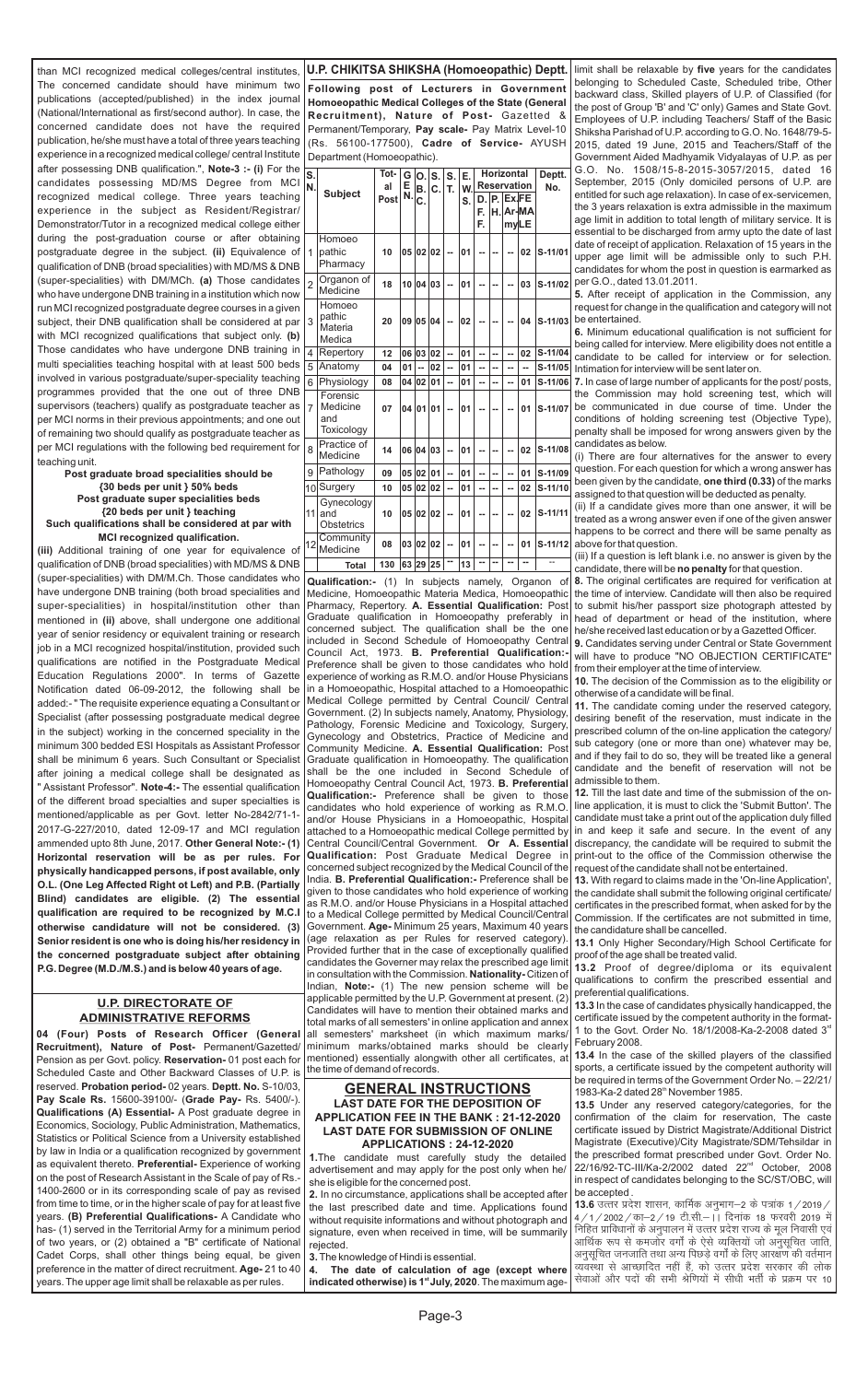**Declaration segment** प्रतिशत का आरक्षण नियमानुसार देय होगा। At the bottom of the page there is a **'Declaration'** for the 13.7 Those candidates, willing to take the benefit of the candidates. Candidates are advised to go through the reservation may obtain a certificate, issued by the competent contents of the Declaration carefully. authority, in support of the reserved category, in the After filling all above particulars there is provision fo prescribed format printed in this detailed advertisement and preview your detail before final submission of applicatior submit the same to the Commission, whenever required to form on clicking on "Preview" button. do so. Those claiming more than one reserved category will Preview page will display all facts/particulars that you have be given only one such concession, which will be more mentioned on entry time if you are sure with filled details beneficial. The candidates not originally domiciled in U.P. then click on "Submit" button to finally push data into server belonging to SC, ST, O.B.C., dependants of freedom with successfully submission report that you can print. fighters, handicapped and Ex-servicemen are not entitled to Otherwise using "Back" button option you can modify benefit of reservation. Such candidates will be treated in vour details. general category. **ICANDIDATES ARE ADVISED TO TAKE A PRINT OF** नोटः- शासनादेश संख्या-39 रिट/का-2/2019 दिनांक - 26 जून, 2019 THIS PAGE BY CLICKING ON THE "Print" OPTION द्वारा शासनादेश संख्या- 18/1/99/ का-2/2006 दिनांक 09 जनवरी. 2007 **AVAILABLE]** के प्रस्तर-4 में दिये गये प्राविधान, ''यह भी स्पष्ट किया जाता है कि For other information candidates are advised to seled desired option in 'Home Page' of Commission's website राज्याधीन लोक सेवाओं और पदों पर सीधी भर्ती के प्रक्रम पर महिलाओं को http://uppsc.up.nic.in in CANDIDATE SEGMENT ,<br>अनुमन्य उपरोक्त आरक्षण केवल उत्तर प्रदेश की मूल निवासी महिलाओं को **CANDIDATE SEGMENT** ही अनुमन्य है'' को रिट याचिका संख्या- 11039/2018 विपिन कुमार मौर्या **NOTIFICATIONS / ADVTS.** व अन्य बनाम उत्तर प्रदेश राज्य व अन्य तथा सम्बद्ध ६ अन्य रिट याचिकाओं All Notification / Advertisements में मा0 उच्च न्यायालय, इलाहाबाद द्वारा दिनांक 16.01.2019 को **ONLINE FORM SUBMISSION** अधिकारातीत (Ultra Vires) घोषित करने सम्बन्धी निर्णय के अनुपालन 1. Candidate Registration 2. Fee Deposition / Reconciliation में शासनादेश दिनांक 09.01.2007 से प्रस्तर-04 को विलोपित किए जाने का 3. Submit Application Form निर्णय लिया गया है। उक्त निर्णय शासन द्वारा मा0 उच्च न्यायालय के आदेश **APPLICATION FORM STATUS** दिनांक 16.01.2019 के विरूद्ध दायर विशेष अपील (डी) संख्या-475/2019 Update your transaction ID by Double Verification mode में मा0 न्यायालय द्वारा पारित होने वाले अन्तिम निर्णय के अधीन होगा। **View Application Status** 14. The Commission do not advise to candidates about their List of Applications Having photo related Objections eligibility. Therefore, they should carefully read the **Print Duplicate Registration Slip** advertisement and when satisfied about their qualifications **Print Detailed Application Form** in terms of the advertisement, then only apply. **EXAMINATION SEGMENT** 15. In the category of dependants of the freedom fighters Print Address Slip for sending documents to Commissio only sons, daughters, grand-sons (son's son/daughter's [Only for Direct Recruitment] son) and grand daughters (son's daughter/daughter's **DOWNLOAD SEGMENT** daughter, married/ unmarried) are covered. Only such Download Document of Verification for this Examination relationships with the freedom fighters are not adequate but Download Admit Card the candidate should remain actually dependant of the Download Interview Letter: After Examination freedom fighter. Drawing the attention of the candidates Download Interview Letter: Direct Recruitment towards Govt. orders dated 22.01.1982, 08.03.1983 and Download Syllabus Govt. Order No. 3014, Personnel- 2, 1982 dated 18.10.1982 Know your Registration No. read with Govt. Order No. 6/1972 Personnel-2, 1982 dated Click here to view Key Answer Sheet 15.01.1983, it is advised that now the candidates may obtain **Latest Tenders** the reservation, certificate from the District Magistrate in LAST DATE FOR RECEIPT OF APPLICATIONS : On terms of Govt. Order No. 453/79-V-1-15-1(Ka)14-2015 line Application process must be completed (including dated 07-04-2015 in the prescribed format and submit the filling up of Part-I, Part-II and Part-III of the Form) before last date of form submission according to Advertisement 16. In the event of involvement of a candidate in the after which the weblink will be disabled. concealment of any important information, pendency of any Appendix-1 case/criminal case, conviction, more than a husband or wife The Procedure relating to upload Photo & Signature. being alive, submission of facts in a distorted manner, Guide Lines for Scanning Photograph with Signature canvassing for selection etc. The Commission reserves the 1. Paste the Photo on any white paper as per the above right to reject the candidature and debar from appearing in required dimensions. Sign in the Signature Space the examinations and selections. provided. Ensure that the signature is within the box. 17. The change of address intimation may be sent 2. Scan the above required size containing photograph and immediately to the Commission. In order to make any signature. Please do not scan the complete page. correspondence with the Commission, it is essential to 3. The entire image (of size 3.5 cm by 6.0 cm) consistin mention the name of the post applied for, advertisement of the photo along with the signature is required to be number, Deptt. No., date of birth and registration number. scanned, and stored in \* .jpg, .jpeg, .gif, .tif, .png forma 18. In case the candidates face any problem in the "On-line on local machine. Application" they may get their problem resolved by 4. Ensure that the size of the scanned image is not more contacting over phone or Website clicking 'Contact us'. than 50 KB. 19. Candidates are required to complete essential 5. If the size of the file is more than 50 KB, then adjust th qualification till the last date of receipt of On-line application. settings of the scanner such as the DPI resolution, colour 20. Note:- The no. of vacancies may increase or decrease etc., during the process of scanning. on the request of the Govt. in special circumstances. 6. The applicant has to sign in full in the box provided. Since Appendix-1 The procedure relating to upload photo & the signature is proof of identity, it must be genuine, and i full; initials are not sufficient. Signature in CAPITA **Detailed Application Form:** LETTERS is not permitted. At the top of the page there is a 'Declaration' for the 7. The signature must be signed only by the applicant an candidates. Candidates are advised to go through the not by any other person. contents of the Declaration carefully. Candidate has the 8. The signature will be used to put on the Hall Ticket an option to either agree or disagree with the contents of wherever necessary. If the Applicant's signature on answe Declaration by clicking on 'I Agree' or 'I do not agree' script, at the time of the examination, does not match th buttons. In case the candidate opts to disagree, the signature on the Hall Ticket, the applicant will be  $\alpha$  impaired reach

same

signature.

|                                                                     | आदेश, 1950 (जैसा कि समय–समय पर संशोधित हुआ) / संविधान                    |  |  |  |  |  |
|---------------------------------------------------------------------|--------------------------------------------------------------------------|--|--|--|--|--|
| ۱e                                                                  |                                                                          |  |  |  |  |  |
| ιe                                                                  | (अनुसूचित जनजाति, उत्तर प्रदेश) आदेश, 1967 के अनुसार                     |  |  |  |  |  |
|                                                                     | अनुसूचित जाति / अनुसूचित जनजाति के रूप में मान्यता दी गई है।             |  |  |  |  |  |
| or                                                                  | श्री / श्रीमती / कुमारी<br>.                                             |  |  |  |  |  |
| ρIJ                                                                 | तथा / अथवा उनका परिवार उत्तर प्रदेश के ग्राम                             |  |  |  |  |  |
|                                                                     |                                                                          |  |  |  |  |  |
| /e                                                                  | सामान्यतया रहता है।                                                      |  |  |  |  |  |
| ls                                                                  | ख्यान<br>हस्ताक्षर                                                       |  |  |  |  |  |
| er                                                                  | दिनांक<br>पूरा नाम                                                       |  |  |  |  |  |
|                                                                     | पद नाम<br>मुहर                                                           |  |  |  |  |  |
| fy                                                                  | जिलाधिकारी / अतिरिक्त जिलाधिकारी / सिटी मजिस्ट्रेट / परगना               |  |  |  |  |  |
| F                                                                   |                                                                          |  |  |  |  |  |
|                                                                     | मजिस्ट्रेट / तहसीलदार / अन्य वेतन भोगी मजिस्ट्रेट, यदि कोई               |  |  |  |  |  |
|                                                                     | हो / जिला समाज कल्याण अधिकारी ।                                          |  |  |  |  |  |
| ct                                                                  | उत्तर प्रदेश के अन्य पिछड़े वर्ग के लिए जाति प्रमाण-पत्र                 |  |  |  |  |  |
| te                                                                  | (प्रारुप–I)                                                              |  |  |  |  |  |
|                                                                     | प्रमाणित किया जाता है कि श्री / श्रीमती / कुमारी  सुपुत्र /              |  |  |  |  |  |
|                                                                     | सुपुत्री  निवासी  तहसील  नगर                                             |  |  |  |  |  |
|                                                                     | जिला  उत्तर प्रदेश राज्य की  पिछड़ी जाति                                 |  |  |  |  |  |
|                                                                     | के व्यक्ति हैं। यह जाति उ0प्र0 लोक सेवा (अनुसूचित जातियों,               |  |  |  |  |  |
|                                                                     | अनुसूचित जनजातियों और अन्य पिछड़े वर्गों के लिये आरक्षण)                 |  |  |  |  |  |
|                                                                     | अधिनियम, 1994 (यथासंशोधित) की अनुसूची–एक के अन्तर्गत                     |  |  |  |  |  |
|                                                                     | मान्यता प्राप्त है।                                                      |  |  |  |  |  |
|                                                                     |                                                                          |  |  |  |  |  |
|                                                                     | यह भी प्रमाणित किया जाता है कि श्री / श्रीमती / कुमारी                   |  |  |  |  |  |
|                                                                     | पूर्वोक्त अधिनियम, 1994 (यथासंशोधित) की<br>.                             |  |  |  |  |  |
|                                                                     | अनुसूची—दो जैसा कि उ0प्र0 लोक सेवा (अनुसूचित जातियों,                    |  |  |  |  |  |
|                                                                     | अनुसूचित जनजातियों और अन्य पिछड़े वर्गों के लिये आरक्षण)                 |  |  |  |  |  |
|                                                                     | (संशोधन) अधिनियम, 2001 द्वारा प्रतिस्थापित किया गया है एवं जो            |  |  |  |  |  |
|                                                                     | उ0प्र0 लोक सेवा (अनुसूचित जातियों, अनुसूचित जनजातियों और                 |  |  |  |  |  |
| ρn                                                                  | अन्य पिछड़े वर्गों के लिये आरक्षण) (संशोधन) अधिनियम, 2002 द्वारा         |  |  |  |  |  |
|                                                                     | संशोधित की गयी है, से आच्छादित नहीं है। इनके माता–पिता की                |  |  |  |  |  |
|                                                                     | निरंतर तीन वर्ष की अवधि के लिये सकल वार्षिक आय आठ लाख                    |  |  |  |  |  |
|                                                                     | रुपये या इससे अधिक नहीं है तथा इनके पास धनकर अधिनियम,                    |  |  |  |  |  |
|                                                                     |                                                                          |  |  |  |  |  |
|                                                                     |                                                                          |  |  |  |  |  |
|                                                                     | 1957 में यथा विहित छूट सीमा से अधिक सम्पत्ति भी नहीं है।                 |  |  |  |  |  |
|                                                                     |                                                                          |  |  |  |  |  |
|                                                                     | परिवार उत्तर प्रदेश के ग्राम  तहसील                                      |  |  |  |  |  |
|                                                                     | नगर  जिला  में सामान्यतया रहता है।                                       |  |  |  |  |  |
|                                                                     | हस्ताक्षर<br>स्थान                                                       |  |  |  |  |  |
|                                                                     | दिनांक<br>पूरा नाम                                                       |  |  |  |  |  |
|                                                                     | पद नाम<br>मुहर                                                           |  |  |  |  |  |
|                                                                     | जिलाधिकारी / अतिरिक्त जिलाधिकारी / सिटी मजिस्ट्रेट / परगना               |  |  |  |  |  |
|                                                                     | मजिस्ट्रेट / तहसीलदार ।                                                  |  |  |  |  |  |
|                                                                     | NAME & ADDRESS OF THE INSTITUTE/HOSPITAL                                 |  |  |  |  |  |
|                                                                     | <b>ANNEXURE</b>                                                          |  |  |  |  |  |
|                                                                     | Certificate No.<br>Date                                                  |  |  |  |  |  |
|                                                                     | <b>DISABILITY CERTIFICATE</b>                                            |  |  |  |  |  |
|                                                                     |                                                                          |  |  |  |  |  |
|                                                                     | <b>Recent</b>                                                            |  |  |  |  |  |
|                                                                     | photograph of the<br>candidate                                           |  |  |  |  |  |
|                                                                     | showing the                                                              |  |  |  |  |  |
|                                                                     | disability duly                                                          |  |  |  |  |  |
|                                                                     | attested by the                                                          |  |  |  |  |  |
|                                                                     | Chairperson of the                                                       |  |  |  |  |  |
|                                                                     | <b>Medical Board</b>                                                     |  |  |  |  |  |
|                                                                     | This is to certified that Shri/Smt/Kum.                                  |  |  |  |  |  |
| n-<br>ıg<br>re<br>ıt.<br>/e<br>æ<br>١d<br>١g<br>œ<br>at<br>re<br>۱e | son/wife/daughter of Shri                                                |  |  |  |  |  |
| rs                                                                  |                                                                          |  |  |  |  |  |
|                                                                     | identification mark(c)                                                   |  |  |  |  |  |
|                                                                     | is suffering from permanent                                              |  |  |  |  |  |
|                                                                     | disability of following category.                                        |  |  |  |  |  |
|                                                                     | А.<br>Locomotor or cerebral palsy:                                       |  |  |  |  |  |
|                                                                     | BL-Both legs affected but not arms.<br>(i)                               |  |  |  |  |  |
| æ<br>in<br>١L<br>١d                                                 | (ii)<br><b>BA-Both arms affected</b>                                     |  |  |  |  |  |
| ۱d                                                                  | (a)<br>Impaired reach                                                    |  |  |  |  |  |
| er                                                                  | Weakness or grip<br>(b)<br>(iii)<br>BLA-Both legs and both arms affected |  |  |  |  |  |

| application will be dropped and the procedure will be disqualified. |                                                           | (b)<br>Weakness of grip                                    |
|---------------------------------------------------------------------|-----------------------------------------------------------|------------------------------------------------------------|
| terminated. Accepting to agree only will submit the                 | Sample Image & Signature :-                               | Ataxic<br>(C)                                              |
| candidate's Online Application.                                     | width= $3.5 \text{ cm}$                                   | OA-One arm affected<br>(v)                                 |
| <b>Notification Details:-</b>                                       |                                                           | Impaired reach<br>(a)                                      |
| This section shows information relevant to Notification i.e.        | $\circ$<br>Photo                                          | Weakness of grip<br>(b)                                    |
| Notification number, selection type, directorate/ department        | LO                                                        | Ataxic<br>(c)                                              |
| name and post name.                                                 | ᆉ                                                         |                                                            |
| <b>Personnel Details:-</b>                                          |                                                           | (vi) BH-Stiff back and hips (Cannot sit or stood)          |
| This section shows information about candidate personnel            | Height=                                                   | (vii) MW-Muscular weakness and limited physical            |
| details i.e. Registration Number, candidate name, Father/           |                                                           | endurance                                                  |
| Husband name, Gender, DOB, UP domicile, Category,                   | 5<br>Signature                                            | <b>Blindness or Low Vision:</b><br>В.                      |
| Marital status, email and contact number.                           | ▼ທ                                                        | B-Blind                                                    |
| <b>OTHER DETAILS OF CANDIDATE:-</b>                                 |                                                           | <b>PB-Partialy Blind</b>                                   |
| Other details of candidate shows the information details            |                                                           | Hearing impairment:                                        |
| about UP Freedom Fighter, Ex Army, service duration and             | परिशिष्ट                                                  | D-Deaf<br>$\left(1\right)$                                 |
| your physical challenges                                            | उ0प्र0 की अनुसूचित जाति तथा अनुसूचित जनजाति के लिये       | (ii) PD-Partially Deaf                                     |
| Education & Experience details :-                                   | जाति प्रमाण–पत्र (प्रारुप–II)                             | (Delete the category whichever is not applicable)          |
| It shows your educational and experience details.                   | प्रमाणित किया जाता है कि श्री/श्रीमती/कुमारी              | 2. This condition is progressive/non-progressive/likely to |
| Candidate address, photo & signature details :-                     |                                                           | improve/ not likely to improve. Re-assessment of this      |
| Here you will see your complete communication address               | सुपुत्र / सुपुत्री श्री  निवासी  ग्राम  तहसील             | case is not recommended/is recommended after a period      |
| and photo with your signature.                                      | नगर  जिला  उत्तर प्रदेश राज्य                             | of  years  months.*                                        |
|                                                                     | '  जाति के व्यक्ति हैं जिसे संविधान (अनुसूचित जाति)<br>की | 3. Percentage of disability in his/her case is             |

Page-4